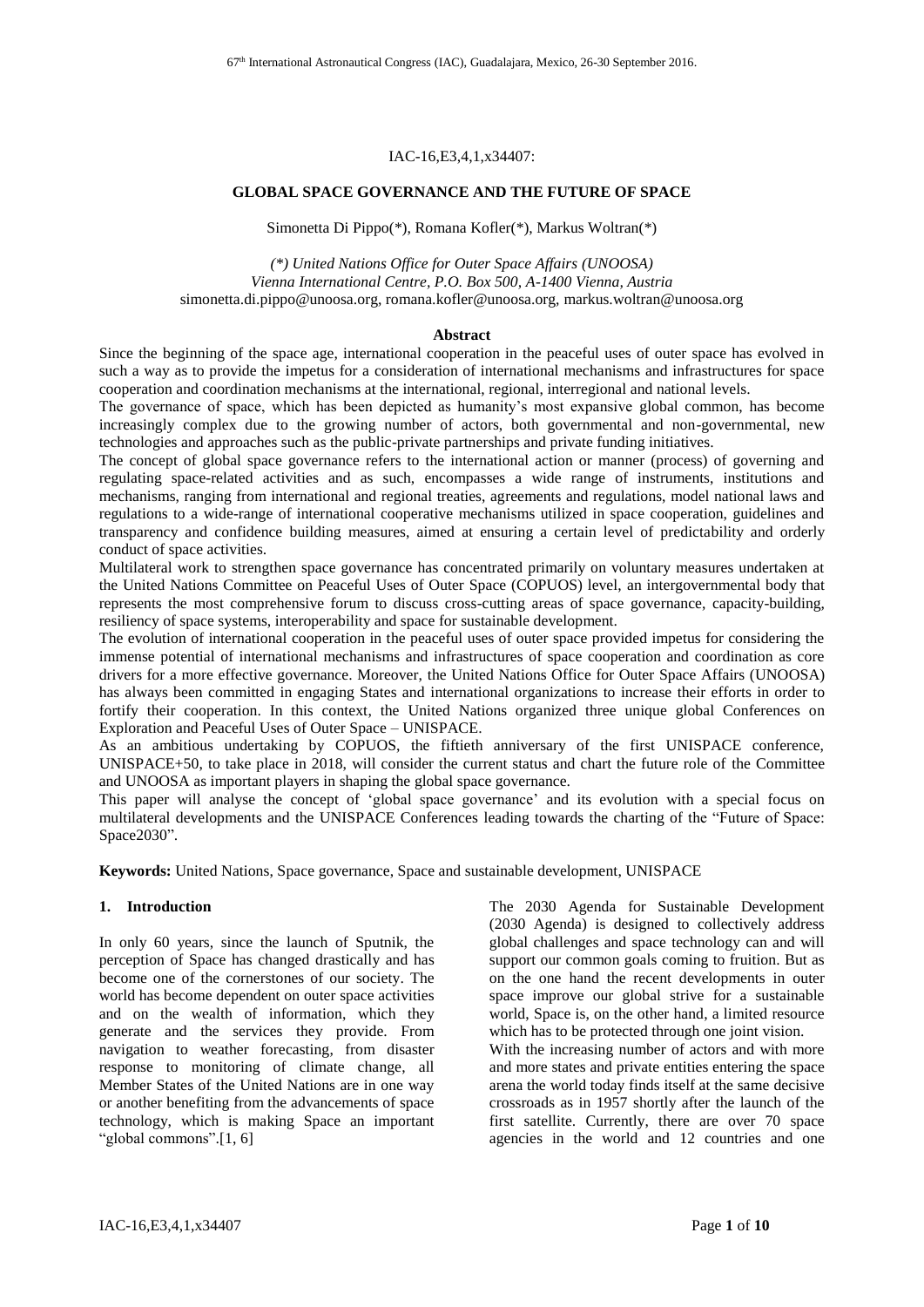international intergovernmental organization with independent launch capabilities. With more than 1.400 satellites operated by over 60 countries governments are no longer the dominant actors in outer space as there are now more commercial operators than governmental. Furthermore, Space has become a major societal and economic factor valued at around 320 billion US dollars which will rise heavily in the future due to fast-paced progress and innovations ranging from the developments of cubesats to the private partnerships in the supply of the International Space Station.

In line with the dynamic developments in outer space activities, the on-going task of the international community is to prove its 'response capacity' and react to the current developments in order to preserve outer space as a limited resource for the benefit of humankind. It can therefore be argued that the 'global space governance' will determine the 'future of space' and possibly, in the long run, only new collectively negotiated norms under the umbrella of a truly global international organisation, as the United Nations is, can guarantee that the benefits of Space are preserved for future generations.

# **2. Global space governance**

Although not legally defined at the intergovernmental level, the concept of 'global space governance' may be referred to an international manner of governing and regulating space-related activities. This is the founding pillar of the concept as presented and analysed below. It encompasses a wide range of instruments, institutions and mechanisms, ranging from international and regional treaties, agreements and regulations, model national laws and regulations to a wide range of international cooperation mechanisms utilized in space cooperation. Furthermore, it entails guidelines as well as transparency and confidence building measures aimed at ensuring a certain level of predictability and orderly conduct of space activities for all actors in the field. The global space governance also refers to the institutional framework for governance and international cooperation in using outer space for peaceful purposes. At the centre of global space governance are the United Nations treaties and principles on outer space guidelines adopted by the Committee on the Peaceful Uses of Outer Space (COPUOS) and the United Nations General Assembly resolutions on outer space as well as supporting efforts at the national, regional and global levels, within the United Nations system and among international entities dealing with space-related matters. Furthermore, international initiatives for cooperation on specific aspects of the exploration and use of outer space, such as Earth observation and global navigation as well as multilateral coordination mechanisms through space-system operators coordinate the development of applications of space systems for the benefit of the environment, human security and welfare, and are aimed at increasing coherence and synergy in international cooperation in space activities at all levels, also forming an integral part of global space governance.[2]

Observers might argue that the term 'global space governance' is vague and lacking a clear definition from the perspective of the international relations (IR) theory. Realists, or rationalist see the basic foundation of a governance model in maximising self-interests resulting in a zero-sum game or, when looking beyond zero-sum game, the global cooperation is viewed upon as a form of cooperation where the benefits from collaboration exceed the transaction costs of actions. In a theory, where the gain for one actor constitutes a loss for the other, economic gain and national security are at the centre of attention and states only act for as long as such action provides direct benefits to them in a form of wealth or power. [3] Consequently governance is set, monitored and enforced by the powerful. Conflicts can therefore arise when the zero-sum game gets out of balance or when rules are not adapted to the interests of rising powers. Liberalisms claims that states act according to rules because of the legitimacy of these rules and that goals of self-interest can be achieved as well through coordination and cooperation among all actors. Legitimacy creates a kind of a 'pull' factor for the nations to join the international legal scheme as [4] "in a globalized world, security can no longer be thought as a zerosum game involving states alone. Global security, instead, has five dimensions that include human, environmental, national, transnational and transcultural security, and, therefore global security and the security of any state or culture cannot be achieved without good governance at all levels that guarantees security through justice for all individuals, states and cultures". [5] Governance models emerge from negotiations which set rules as well as reinforcement mechanisms. Lastly, constructivism proclaims that nations came to value norms - as a valuable characteristic and hence by treating the rules of the international game based on the nation's social norms and values, states profit from compliance since the value of reputation will cover any transition losses, providing the regimes are already built around the norms practiced by the states. [6]

Looking at the area of Space from these three IR schools of thoughts, one can argue that interestingly elements of all, the realist, liberalist and constructivist approach can be found. Space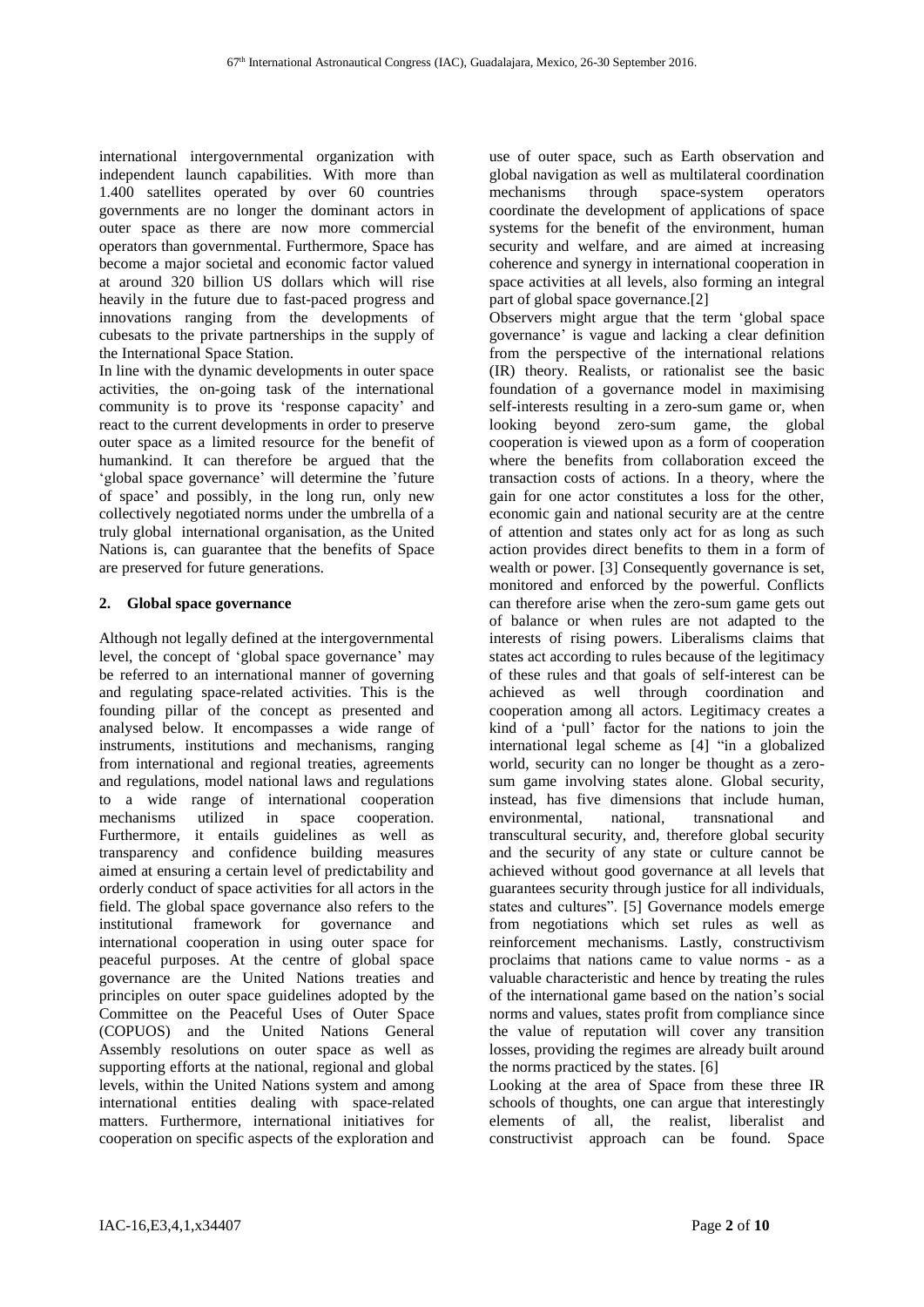exploration has come a long way from a purely realist perspective during the times of the Cold War and the mere focus on economic, technical and military advantages to a more liberalist behaviour where the great economic and societal value of Space laid the basis for more international cooperation. This was apparent in the willingness of states to create international space treaties, legal principles on outer space and related General Assembly Resolutions and is mirrored in the joint space exploration and collaboration endeavours, such as in the longest human habitat in outer space, the International Space Station. The collaboration has expanded to a variety of other significant areas, where building norms and cooperation behaviours has been valued, such as in the field of global navigation satellite systems (GNSS) working on interoperability among global systems under the roof of the United Nations, in the International Committee on Global Satellite Navigation Systems (ICG), to which UNOOSA serves as the Executive Secretariat. Or, for example, in the area of near-Earth objects (NEOs), where a possible global threat of NEOs led to the provision of "Recommendations of the Action Team on Near-Earth Objects for an international response to the near-Earth object impact threat"[7] and the creation of two entities: Space Mission Planning Advisory Group (SMPAG)<sup>1</sup> and International Asteroid Warning Network (IAWN)<sup>2</sup>, work of both being facilitated by the United Nations and with UNOOSA serving as the permanent secretariat to SMPAG. Looking at another subfield, the Earth observation, the fact that all major spacefaring nations operate independent systems on the one hand while at the same time national institutions maintain strong international cooperation can be documented as another bipolar field in the space arena looking through the IR theories lens. Nonetheless, the theoretical reflections on space policy and governance have changed in the past years as the outer space has become more precarious and complex due to increasing involvement of the private sector, new markets and actors as well technology cooperation and collaborations. These new trends are game changers which require new norms and rules as well as regulatory frameworks and reliable regulation. Moreover, they require a collective vision, in order to guarantee sustainability, safety and security of outer space, international cooperation and the ongoing peaceful uses of outer space.[8]

The necessity for a collective approach and exemplary of all three IR schools of thoughts, becomes apparent when looking at the 'tragedy of the

 $\overline{\phantom{a}}$ 

commons' 3 , describing the coordination problem when many self-interested and short-sighted actors "try to maximize their own gains from consuming a non-excludable public good without regard for the net negative effects on other users, on finite resources, on the shared environment, and even on their long-term benefits"[4]. In order for every actor to maintain the same level of benefit in the common good or shared environment the contested area becomes overcrowded and degraded and eventually a downward spiral begins which the individual user is unable to stop. Finally to avert such a negative scenario either a central authority has to be established that creates rules and monitors those, or further informal self-regulatory norms, voluntary actions, transparency measures have to be implemented to guarantee and ensure sustainability. Up until today the international space community was able to respond to the issues arising in the contested Space arena through different forms of space governance.

### **3. Global space governance until today**

The international community has come a long way in the determining rule and regulations in the conduct of outer space activities. It was able to act agile in response to the first concrete activities in outer space in the late 1950s, when under the umbrella of the United Nations, the first UN Committee on Peaceful Uses of Outer Space (COPUOS) was created in 1959 with the General Assembly Resolution 1472 (XIV). This unique Committee, which remains to date at the centre of international cooperation on the peaceful uses of outer space and space governance, has placed the United Nations at the centre of developing and implementing international legal regime in outer space. COPUOS is tasked with the review of international cooperation in the peaceful uses of outer space, studying space-related activities that could be undertaken by the United Nations, encouraging space research programmes as well as studying legal problems arising from the exploration of outer space. The Committee was instrumental in providing contributions to the laws governing outer space. 'The Declaration of Legal Principles Governing the Activities of States in the Exploration and Use of Outer Space' was the first essential step taken by the General Assembly in 1963, setting the ground for the negotiations on five multilateral United Nations treaties on outer space:

1967: Treaty on Principles Governing the Activities of States in the Exploration and Use of Outer

1

<sup>1</sup> <http://www.cosmos.esa.int/web/smpag/home>

 $^2$  <http://iawn.net/>

<sup>3</sup> Garrett Hardin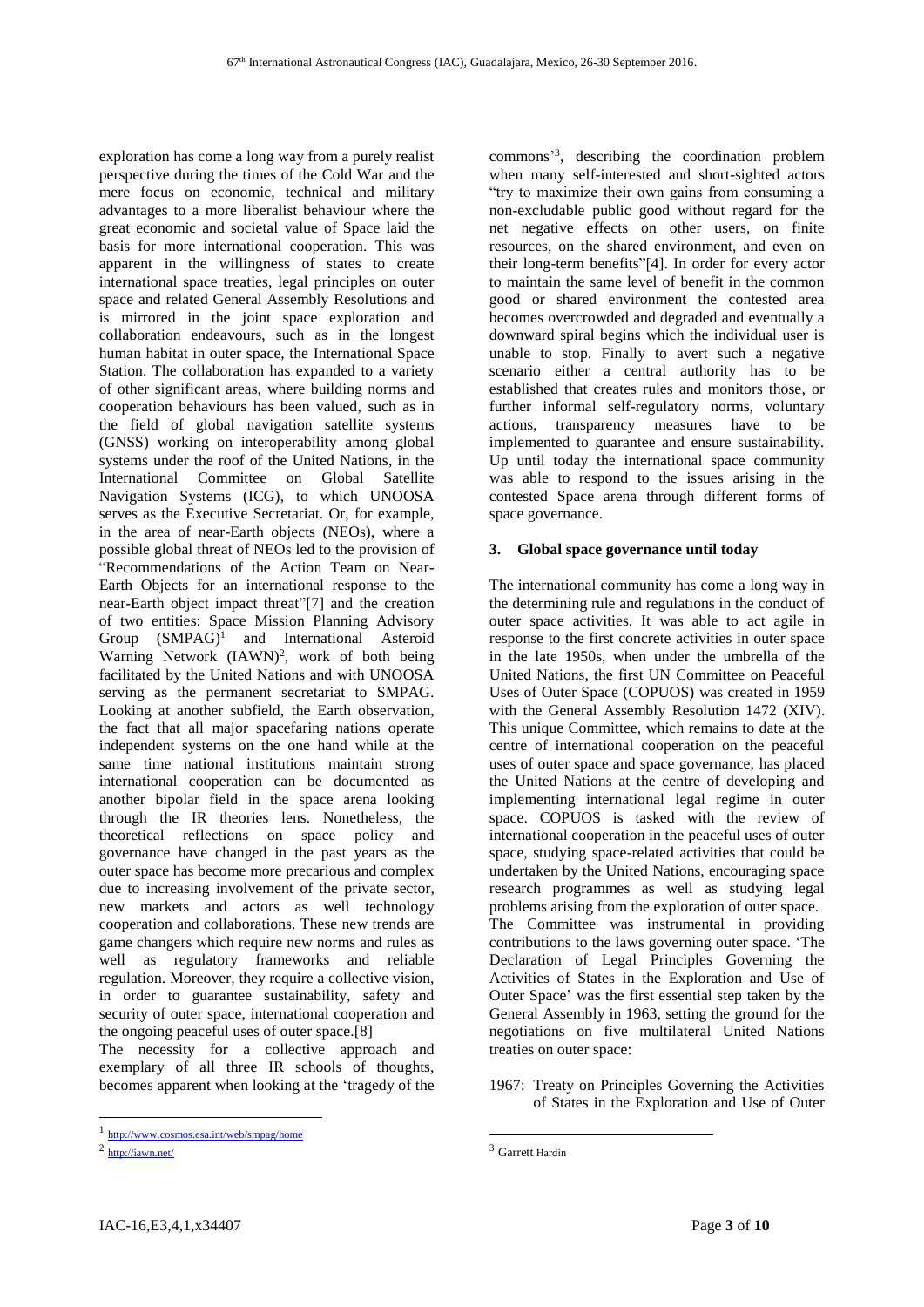Space, including the Moon and other Celestial **Bodies** 

- 1968: Agreement on the Rescue of Astronauts, the Return of Astronauts and the Return of Objects Launched into Outer Space
- 1971: Convention on International Liability for Damage Caused by Space Objects
- 1974: Convention on Registration of Objects Launched into Outer Space
- 1979: Agreement Governing the Activities of States on the Moon and Other Celestial Bodies

With the advancements in science and technology and the developments in the space field the international community had to address new areas. Between 1982 and 1996, an additional four sets of principles were negotiated to complement the existing treaties. The "Principles on the use by states of artificial earth satellites for international direct television broadcasting" (1982), the "Principles relating to remote sensing of the earth from outer space" and the "Principles relevant to the use of nuclear power sources in outer space" (1992) are veritable examples on behalf of international community of its' response capacity' to new emerging issues in the realm of outer space that needed immediate attention.

Since 1957 the international community has not only proven its capacity to act and address new challenges but has throughout tried to reinforce one of the fundamental principles in outer space activities as enshrined in the Outer Space Treaty and the "Declaration on international cooperation and use of outer space for the benefit and in the interest of all states, taking into particular account the needs of developing countries" (1996). [1, 3] In other, more specific realms for cooperation and regulation, the Space Debris Mitigations Guidelines and the Nuclear Power Sources Safety Framework further underline the response capacity of the international community to new arising challenges. Furthermore, COPUOS through its Legal Subcommittee has developed a set of General Assembly resolutions in the past decade to deal with specific elements of the space law treaties, namely resolution 59/115 of 10 December 2004 on the application of the concept of the "launching State"; resolution 62/101 of 17 December 2007 on recommendations on enhancing the practice of States and international intergovernmental organizations in registering space objects; and resolution 68/74 on recommendations on national legislation relevant to the peaceful exploration and use of outer space.

The space treaties include a number of confidencebuilding measures that States have asked the United Nations to act upon. One such prime mechanisms is the United Nations Register of Objects Launched into

Outer Space Register, entrusted with UNOOSA. The Register is the central repository of official information provided by States on space objects in accordance with the Convention on Registration of Objects Launched into Outer Space or, on a voluntary basis, under General Assembly resolution 1721 B, and has been maintained by UNOOSA since 1962. To date, over 91 per cent of around 7,500 satellites, probes, landers, manned spacecraft and space station flight elements launched into Earth orbit or beyond have been registered with the Secretary-General.

The Committee on the Peaceful Uses of Outer Space (COPUOS) and its two Subcommittees have throughout the space age retained the inimitable position as a global platform for international cooperation in the peaceful uses of outer space and dialogue among major space-faring nations and emerging space nations. Their role has also been reaffirmed through the increasing number of States that have become members of the Committee, from the initial 24 States at the establishment of the Committee as a permanent body in 1959 to the current 83 States members of the Committee and 34 international governmental and non-governmental organizations with space-related mandates as permanent observers, reflecting the growing community of States and organizations for which space is not only an area of interest but also an arena of increasing cooperation.[9.]

Coordination mechanisms within the intergovernmental processes in COPUOS to deal with topics of particular interest and in need of governance, should be adequately mentioned in view of their importance to move the global space agenda forward. As such, the prime example is the multi-year Scientific and Technical Subcommittee Working Group on the Long-Term Sustainability of Outer Space Activities, which is engaging a large number of States members of COPUOS on a pertinent, longterm issue of sustainable use of outer space. Other examples include the dedicated Expert Groups on Space Weather and Global Health, respectively, which work through the Scientific and Technical Subcommittee. These examples of governance mechanisms have been acknowledged under the UNISPACE+50 process to form platforms for further consideration.

With the report of the Group of Governmental Experts on Transparency and Confidence-Building Measures in Outer Space Activities (A/68/189) (GGE-Report) an entirely new era in the consideration of the broader concept of space security at the intergovernmental level was set in motion. COPUOS began to deal more in depth with areas of security concerns that seemed politically unfeasible earlier. For the first time there was a call for closer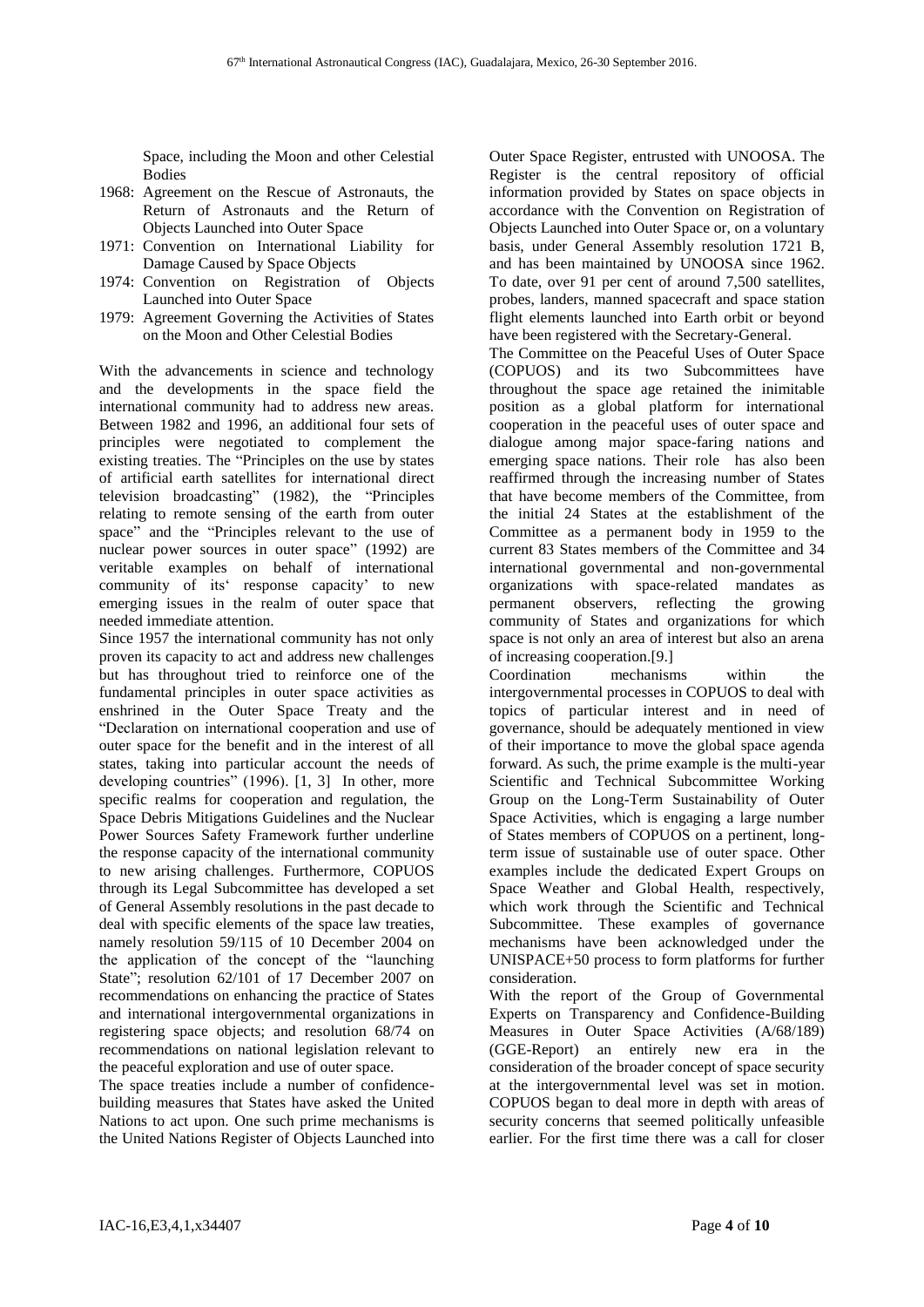cooperation between the Office for Outer Space Affairs and the Office for Disarmament Affairs. With this in mind, global space governance and space security are now inseparable notions at the global level. This movement is witnessed by the structure of UNISPACE+50 thematic priorities where clear interlinkages have been made between the various processes on the long-term sustainability of outer space activities, the status and application of the five United Nations treaties on outer space, and on enhanced information exchange and notification procedures on space objects and events, where elements on risk reduction notifications as presented by the GGE-Report would be assessed and further considered within the framework of the legal regime of outer space. These are particularly interesting examples of how the intergovernmental community uses global space governance models to reach goals of common interest to the overall space community.

# **4. UNISPACE Conferences**

Due to its unique mandate and positioning at the centre of global space governance, COPUOS played a key role in the organization of the three global United Nations Conferences on the Exploration and Peaceful Uses of Outer Space (UNISPACE conferences), which convened in Vienna in 1968, 1982 and 1999. The UNISPACE conferences examined the practical benefits of space science and technology and their applications, with special relevance to the needs of developing countries and in support of global and regional development agendas and of gaining benefits for society at large. By providing a platform for international dialogue on key issues related to space exploration and the practical applications of space technology as well facilitating the cooperation of States and organizations in outer space activities for peaceful purposes, the UNISPACE conferences have unquestionably succeeded in delivering vast economic, social and technological benefits to humankind.

The success of UNISPACE I (1968) in putting space activities on a global political agenda and developments that followed, including the establishment of routine space operations as well as the discussions on access to and sharing of information, in particular examining opportunities and practical benefits of space science and technology applications for developing countries have paved the way for UNISPACE II (1982). At this second global conference building capacities in developing countries, with a particular focus on technical assistance and its financing; strengthening regional cooperation (UN-affiliated regional centres

for space science and technology education) and dealing with the concern of preventing an arms race in outer space in order to be able to reap the benefits from the peaceful uses of outer space were at the centre of discussions.

UNISPACE III (1999) outlined a wide variety of actions and most importantly concluded with the adoption of the Vienna Declaration on Space and Human Development, which provided the foundation for a strategy to address global challenges of the  $21<sup>st</sup>$ century. It was the success of UNISPACE III which shaped UNOOSA for its future and laid the foundation for thematic discussions in COPUOS. The conference was also responsible for the establishment of the United Nations Platform for Space-based Information for Disaster Management and Emergency Response (UN-SPIDER), the International Committee of Global Navigation Satellite Systems (ICG) and the creation of the International Charter on Space and Major Disasters and the Space Generations Advisory Council.[2] Furthermore, following UNISPACE III, the number of ratifications of all five UN treaties on outer space increased, further strengthening the existing space governance regime<sup>4</sup> . The Vienna Declaration namely called for action to promote the efforts of COPUOS in the development of space law by inviting States to ratify or accede to, and inviting intergovernmental organizations to declare acceptance of, the outer space treaties developed by the Committee.

In 2004, the Committee conducted a five year review of the mechanisms for and progress made in implementing the recommendations of UNISPACE III conference (the so-called UNISPACE III+5) and in its plan of action proposed further specific actions in the following areas: (a) Use of space to support overarching global agendas for sustainable development; (b) Developing coordinated, global space capabilities; (c) Use of space to support specific agendas to meet human development needs at the global level; and (d) Overarching capacity development. The plan of action also identified entities willing to undertake some of those actions.

The UNISPACE conferences have thus undoubtedly succeeded in moving have the political agenda and

 $\overline{a}$ 

<sup>4</sup> Treaty on Principles Governing the Activities of States in the Exploration and Use of Outer Space, including the Moon and other Celestial Bodies increased from 95 to 103

Agreement on the Rescue of Astronauts, the Return of Astronauts and the Return of Objects Launched into Outer Space increased from 85 to 94

Convention on International Liability for Damage Caused by Space Objects increased from 80 to 92

Convention on Registration of Objects Launched into Outer Space increased from 40 to 62

Agreement Governing the Activities of States on the Moon and Other Celestial Bodies increased from 9 to 16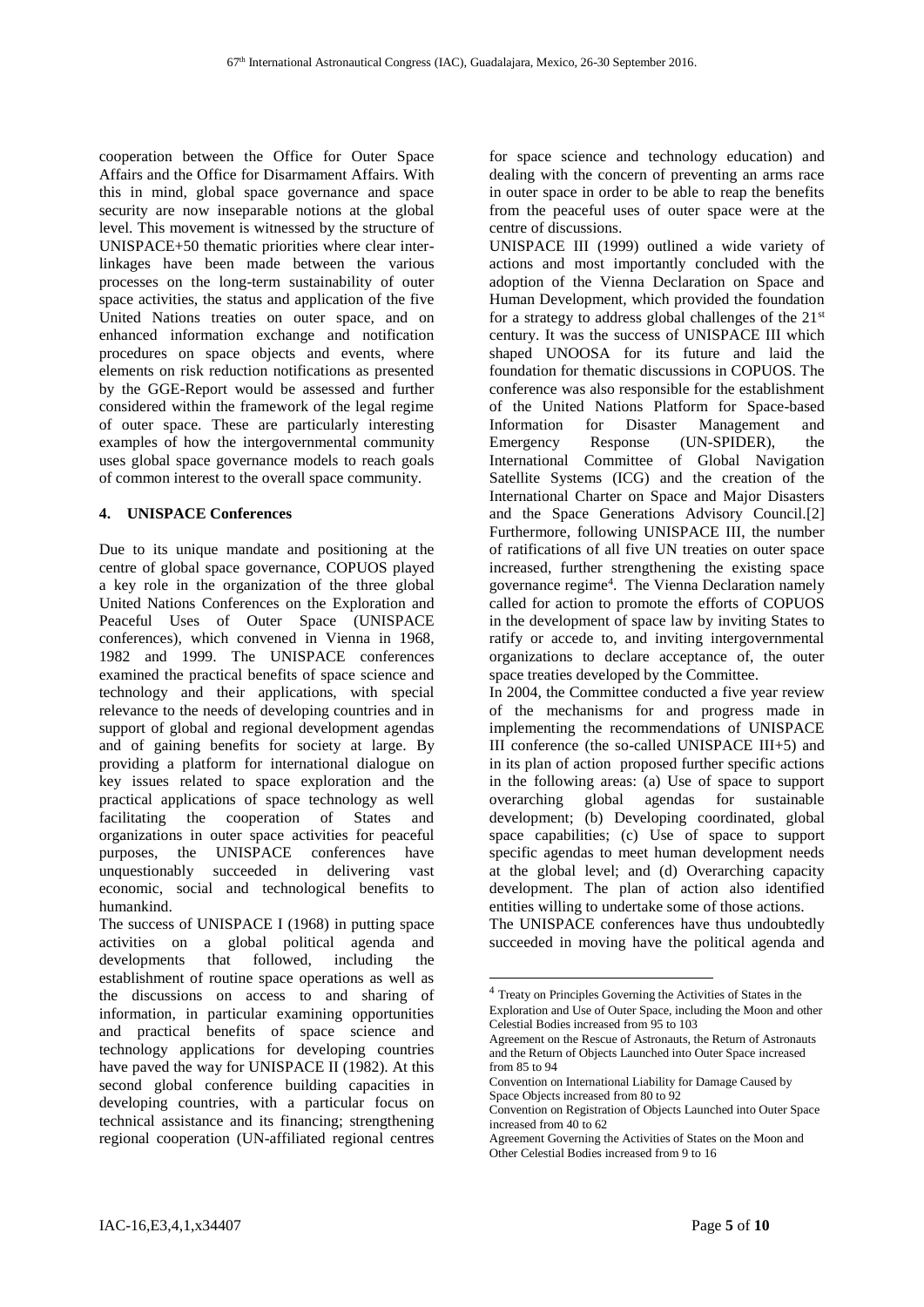mandates of COPUOS and its Subcommittees further to keep pace with global developments and space activities. In 2018, the first UNISPACE conference will mark its 50th anniversary and the United Nations and the space community have embarked on a milestone process - UNISPACE+50 - which will culminate in 2018 in further decision-making towards strengthening the international cooperation and global space governance as outlined in Chapters 6 and 7 below.

# **5. UN-Space and Space in the UN-System**

From the earliest days of space exploration, the United Nations recognised the important role that space-related technologies can play in improving the human condition throughout the globe. To conduct these efforts in a cooperative manner, build synergies and avoid duplication, the United Nations created in 1975 the annual interagency meeting of UN entities using space tools in their work, which, under the leadership of UNOOSA, is branded as 'UN-Space'.

UNOOSA is the only United Nations office with a number of General Assembly mandates in bridging access to space technologies and space-based information to Member States and other United Nations agencies, as well as to build capacity in the use of such technologies. In this regard, UNOOSA mandates have evolved from the General Assembly Resolutions, such as 27/90 and 54/68 that call for the promotion of greater cooperation and exchanges in space science and technology between industrialized and developing countries as well as among developing countries, and for promoting cooperation in space applications projects between government establishments, universities and research institutions as well as private industry. Furthermore, the General Assembly Resolution 61/110 requests UNOOSA to work towards ensuring that all countries and international and regional organizations have access to and develop the capacity to use all types of spacebased information to support the full disaster management cycle.

Space technology, its applications as well as the information drawn from space-based innovation are widely used in the United Nations system. While COPUOS is the prime UN intergovernmental body dealing with space issues and UNOOSA the unique office working with Member States and relevant stakeholders in addressing space-related matters, space technology is used in over 25 United Nations entities and the World Bank group.[9.] The use of space tools in the UN system has gained further impetus with the adoption of the 2030 Agenda for Sustainable Development with a growing recognition that its goals and major targets argue for stronger

space governance and supporting structures at all levels, including improved space-based data and space infrastructure, making space technology essential for the attainment of global development goals and targets.

The 17 Sustainable Development Goals (SDGs) and 169 targets demonstrate the scale and ambition of this new universal Agenda, which constitutes a plan of action for people, planet and prosperity. All countries and all stakeholders, acting in collaborative partnership, have committed to implement this plan by taking the bold and transformative steps which are urgently needed to shift the world onto a sustainable and resilient path.

Space tools carry significant relevance for the attainment of all 17 SDGs and their corresponding targets, either directly - as enablers and drivers for sustainable development, or indirectly - as integral part of the indicators for monitoring the progress towards the 2030 Agenda.

Effective use of space tools for implementing the 2030 Agenda, its goals and targets, will depend on building strong partnerships and cooperation with all relevant stakeholders, to support Member States in fulfilling the SDGs and targets at their national levels. The United Nations heavily depend on the use of space systems in their daily work which consequently would require a central hub for accessing and using space-based technology as well as a body for awareness raising of the importance of space technology. Inter-agency and inter-disciplinary strengthened collaboration and stronger promotion of space technology at all levels in the United Nations would be an essential step forward to gain the maximum out of the use of space-derived tools. All United Nations entities, from the humanitarian community to the development and climate change communities and resource management organizations would profit from a streamlined use of space technology and eventually the maximized synergies should exert an overall a positive effect on the whole international community.

It is therefore of significant importance that within the United Nations and in the lead up to the 50<sup>th</sup> anniversary of the first UN conference on exploration and peaceful uses of outer space - UNISPACE+50 in 2018 - this major milestone is used to advance the space agenda and align its deliverables with the global agendas, namely the Sendai Framework for Disaster Risk Reduction, the Paris Agreement on climate change and the 2030 Agenda, its goals and targets, which will stimulate action over the next years in an integrated way, balancing the three dimensions of sustainable development: economic, social and environmental.[2]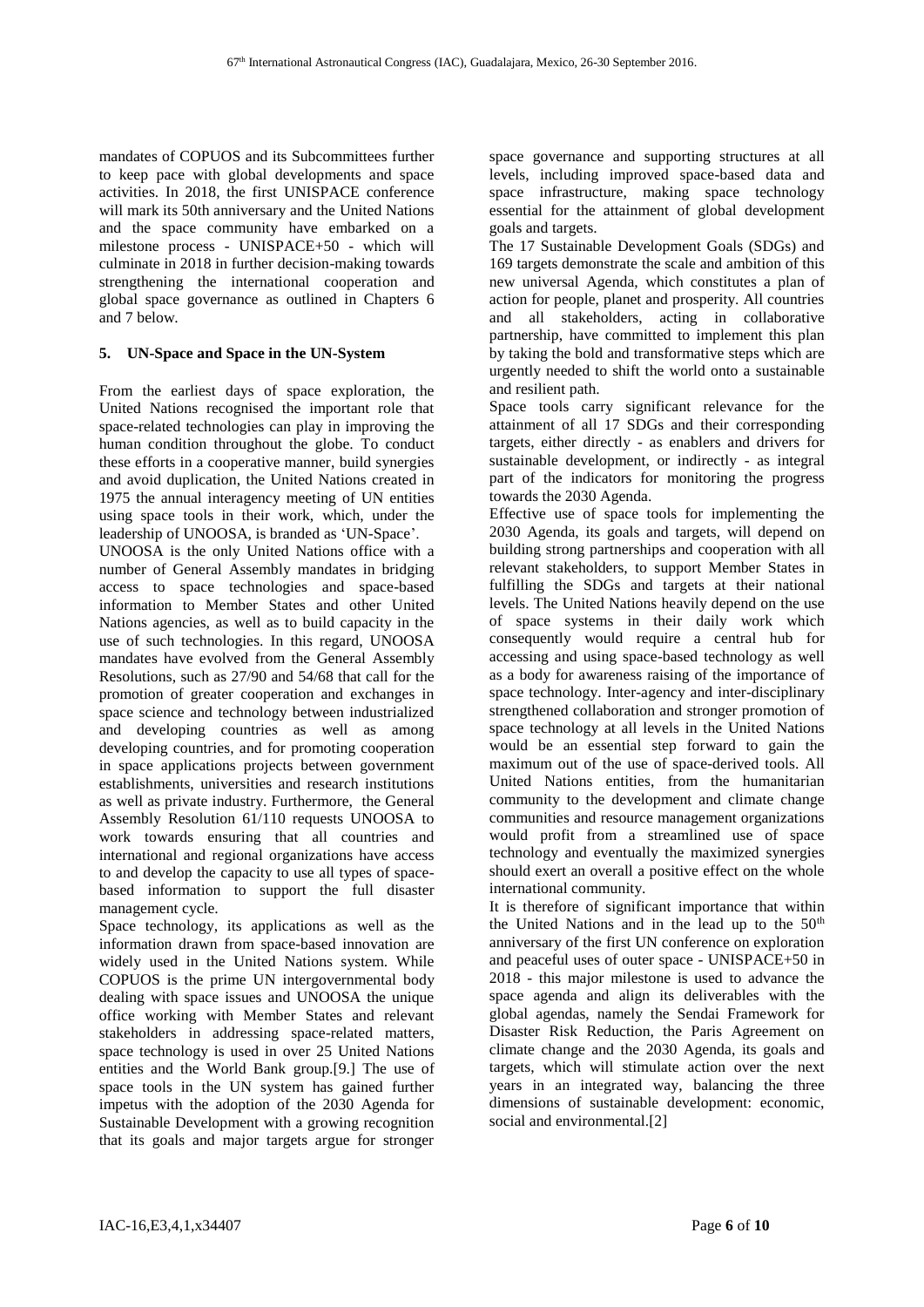### **6. 2018: UNISPACE+50**

As mandated by COPUOS and the General Assembly, the next milestone event, UNISPACE+50, will take place in 2018 as a segment of the 61<sup>st</sup> COPUOS session in June 2018. While marking the fiftieth anniversary since the first UNISPACE conference in 1968, UNISPACE+50 will at the same time set the scene for the future of space activities on a global scale. It will be an opportunity for the global space community to take stock of what has been accomplished to date and what can be expected for the future. The present space achievements are namely not the result of spontaneous generation but are a result of the combined efforts at the national, regional, and global levels in fostering international cooperation in the peaceful uses of outer space. The global UNISPACE conferences and the work of COPUOS, both supported by UNOOSA, as the main international platform for facilitating international cooperation contributed to the fact that global space activities and international diplomacy efforts in this area continue to flourish.

This is further supported by the fact that at the beginning of the space age in the late 1950s there were two space powers and two satellites launched into outer space whereas today more than 1.400 operational satellites orbit the Earth with over 60 countries, international governmental organisations and multinational corporations operating their own satellites. This evolution and rise of space actors as well as growing numbers of assets in space underpin the necessity to strengthen the legal regime in outer space and build the fundamental basis for a strengthened policy framework in outer space. As exemplified in the beginning of this paper, the collective space community has been able to prove over time its 'response capacity' and it is again a high time to do so and address the changing environment in the space arena. This will be an imperative task of UNISPACE+50 and beyond, not only in terms of offering a predictable and stable system for new actors in the space arena but also in terms of ensuring a long-term sustainability of outer space and a sensible approach in dealing with its limited resources.

UNISPACE+50 is therefore a very timely opportunity to steer the way towards strengthening the COPUOS mandates, to be able to address the current challenges and opportunities, in the areas of enhanced international cooperation, sustainability, safety and security of outer space activities. The Committee therefore adopted the following seven key thematic priorities of UNISPACE+50 to be addressed and implemented on a global scale, working with all relevant stakeholders:

- 1. Global partnership in space exploration and innovation
- 2. Legal regime of outer space and global space governance: current and future perspectives
- 3. Enhanced information exchange on space objects and events
- 4. International framework for space weather services
- 5. Strengthened space cooperation for global health
- 6. International cooperation towards low-emission and resilient societies
- 7. Capacity-building for the twenty-first century[10]

These UNISPACE+50 thematic priorities and their long-term deliverables will clearly align with the current developments within the United Nations and its main agendas, the 2030 Agenda for Sustainable Development, the Sendai Framework for Disaster Risk Reduction and the Paris Agreement on climate change.

The space arena requires stronger space governance and supporting structures in various areas in order to protect the space environment and secure the longterm sustainability of outer space activities. Benefits of this modern collaborative space governance should count as strong supporters to nations in implementing the 2030 Agenda and reaching its goals and therefore reaffirm a call for a stable and holistic space governance approach.

### **7. Towards Space2030**

Although there are still a lot of questions to be addressed on the roadmap towards Space2030 there is one fundamental guideline that can already be acknowledged - that traditional boundaries between the different space sectors - security, commercial and civil - are no longer applicable and that these sectors represent crosscutting areas. Common issues and concerns in outer space activities will have to be considered in a cross-sectoral approach leading towards Space2030. It will be imperative to underline the mutual benefits and identify those areas of cooperation which will eventually lessen the barriers between the sectors that could disrupt cooperation. The reflections on global space governance start under the premises that global space users are sharing similar sets of goals and have a common strategic objectives which include "securing the space domain for everyone's peaceful use; protecting legitimate space assets from the various types of threats; and deriving value from space assets for security, economic, civil and environmental ends."[11]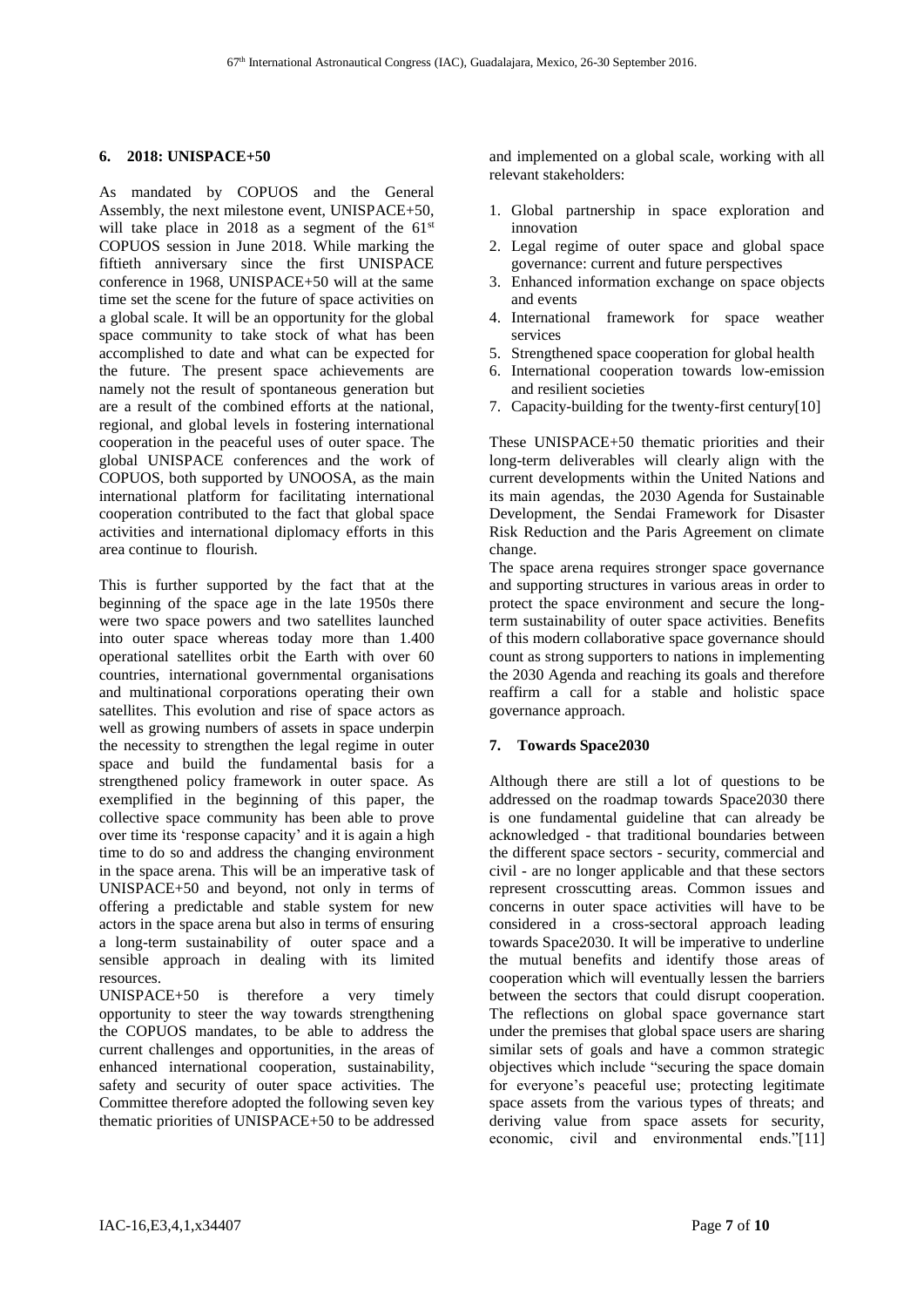Additionally, these common objectives would stimulate greater support within those countries and non-state actors who want to benefit from space but do not have their own space programs, and thus a limited possibility to influence space developments that nonetheless affect the livelihoods of their people. While the promotion of the universality of the five United Nations treaties on outer space is one of the main objectives of UNISPACE+50 it is as well planned to study potential future legal and institutional initiatives to ensure that outer space is explored and used for peaceful purposes and that access to outer space remains open and free for the benefit of all countries. As the proliferation of norms and regulations in outer space tried to find answers to the developments at given times in history, an integrative approach to the existing outer space treaties and conventions and efforts towards the harmonisation of the existing national and international legal frameworks would contribute to the predictability of outer space activities. Additionally, strengthening the existing registration regime by looking closely into enhanced information exchange and notification procedures on space objects and events, space debris, space security and transparency and confidence-building measures, and space traffic management will help ensure the longterm sustainability of outer space activities, which is what Space2030 should see evolve. In the long run the sustainable use of space is not only a matter of current spacefaring nations but as well a question for the new actors entering the field, such as the increasing number of emerging space countries as well as a growing number of commercial operators in the space arena.

Only through a common approach can the international community lay the basis for the usage of space for the benefit of all humankind and would be able to collectively address cross-border concerns. The United Nations offer a platform on a global level for a widest participation possible to promote space technology to address issues that are transnational in their nature and to deal with global concerns, such as the mitigation of the effects of climate change, disaster relief and building of resilient societies, and the implementation of the Sustainable Development Goals. .

Space exploration and innovation are essential drivers for opening up new domains in space science and technology and triggering new partnerships and for developing capabilities through space exploration that create new opportunities for addressing global challenges. International cooperation will be essential to foster new ways of space exploration bringing on board new partners and the United Nations and

COPUOS can offer the platform where new cooperation is established and innovation is driven. UNISPACE+50 in 2018 is the right time and best opportunity for the collective space community to jointly work on a Space2030 policy in order to address global space governance and the future of space.

# **8. Setting the stage for Space2030**

It was until very recently that Space has largely been treated as an area with a subset of goals and targets but it is time to begin outgrowing these limitations and holistically address the different areas through a cross-sectoral approach.

Working with all relevant stakeholders in addressing the overarching long-term concerns, the UNISPACE+50 road-map is aimed to define the Space2030 and its concrete deliverables.

In order to broaden the understanding and effectively raise awareness on the current concerns of the space community UNOOSA elaborated the following four pillars, 'Space Economy', 'Space Society', 'Space Accessibility' and 'Space Diplomacy' to enable discussions in the UNISPACE+50 for all stakeholders to address the cross-sectoral impact of integrating economic, environmental, social, policy and regulatory dimensions of space in pursuance of global sustainable development.

With these pillars UNOOSA aims to raise awareness of the upcoming UNISPACE+50 segment in 2018, its deliverables under the 7 thematic priorities as outlined above and its preparatory activities, such as the series of high level fora (HLF): Space as a Driver for Socioeconomic Sustainable Development.

Discussions on **space economy**, which is defined as "the full range of activities and use of resources that create and provide value and benefits to human beings in the course of exploring, understanding and utilizing space", will allow to address topics including: space technologies and infrastructure, increasing awareness of the benefits of space economy for global sustainable development, the economic rationale for space activities, and discussions on the framework for e cooperation of private and public entities. Addressing space economy aims to show the extensive links that outer space activities have in the growth and sustainable development of all nations.

Reflecting on **space society** will present the chance to discuss how nations and governments can carry out their core duties and functions, while making the best use of space technologies and space-based services and applications that benefit society.

In the promotion of the peaceful uses of space for humanity, it is essential to address issues that concern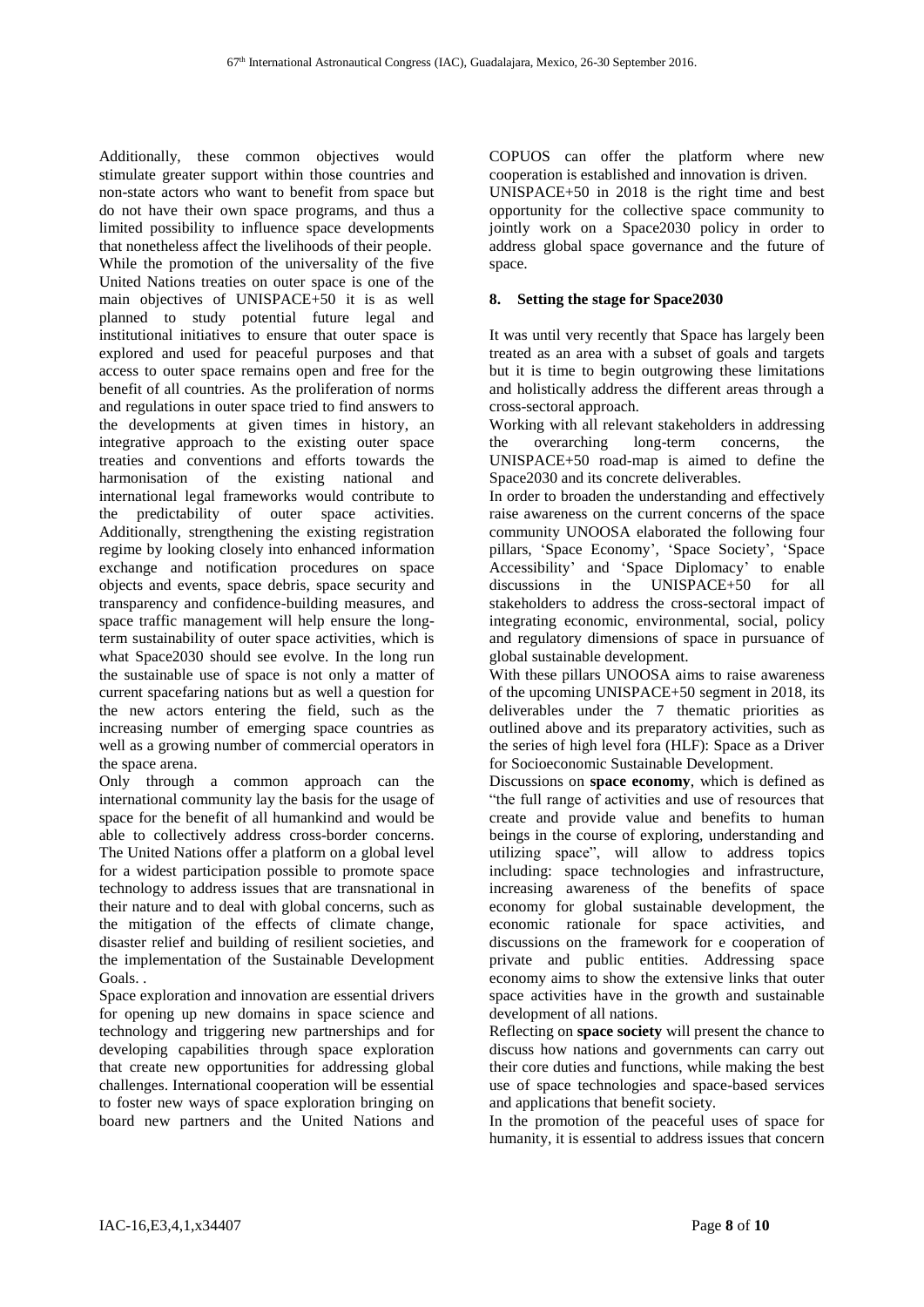coordination and communication by engaging in dialogue on **space accessibility.** This area of discussions aims to communicate the relevance of space and the need to improve the access that all countries have to space-based data, as well the importance of capacity-building and education that will support the global effort in the development of the space sector for the benefit of humanity.

**Space diplomacy** will draw attention to the global governance of space, and the vital role of COPUOS as the United Nations platform for space diplomacy. In addition, the cooperation among nations in using space technologies and applications to address common challenges facing humanity and building constructive, knowledge-based partnerships, will also be discussed.<sup>5</sup>

These four pillars underline the increasingly pivotal role of space in our daily lives and its essentiality in our modern society and for global economic development. Satellite technology is omnipresent and constantly drives innovations and creates new markets contributing to economic growth, social well-being, societal progress and sustainable development, fundamentally laying the basis for permanent investment in outer space activities.

# **9. Conclusion**

The increasing number of actors as well as the growing population of space debris constitute a major challenge to the long-term sustainability of space activities. Hence, the improvement of safety of space operations is one of the important issues for the longterm sustainable use of space.

Bringing the benefits of space to humankind as well as the promotion of international cooperation in the peaceful uses of outer space has been on the banner of UNOOSA since its existence. While in the beginning of the space age, activities in outer space have been exclusive areas for just a few, there is currently an increasing number of actors involved in the field. The space arena is changing heavily and its growing complexity calls for a fundamental simplification of the legal framework to guarantee an equally long-term sustainable and supportive system while at the same time providing for strong capacitybuilding and learning opportunities, which constitute an important part of UNOOSA mandates.

Another central element of the work of UNOOSA is to further increase coherence and synergy as well as build partnerships in the space-related work of entities of the United Nations system and international space-related entities. A strengthened

Inter-Agency Meeting on Outer Space Activities, UN-Space, will be fundamental in the harmonization of the usage of space in the United Nations system.

UNOOSA works closely with governments and national space agencies as well as other specialized centers and institutions in the fulfillment of its mandates, but the fact that the space arena is currently at crossroads and that specialized commercial entities have gained a growing importance and an increased role cannot be ignored. Particularly in the last years the governments have come to rely more and more on collaborations with private entities, in various areas, such as for fulfilling their long-term data and Earth observations requirements, privatizing the supply for the International Space Station as well as in the development of private launch capabilities. All these trends can be seen as game changers in the international arena.

"Specifically, with the growing importance of international cooperation in space for reducing costs and dealing with shared problems in this highly interdependent environment, alliances, networks and transnational ties may become the true test of a state's "power" in space, rather than, as in the past, only its own national assets."[4]

The increasing number of space-faring nations, major advances in space technologies and the spectacular rise of the commercial space industry must be taken into account when discussing the future of space and possibly Space2030.[11] The international practice over the past 30 years has made it clear that the preference within the international community was to undertake the 'rules of the road' approach, which could serve as a starting point for future space governance discussions. However, by looking at the global space governance structure today and comparing it to the realities of a fast changing environment, such as the space arena is, it is about high time to address the new arising issues. This is the aim of UNISPACE+50, with its seven thematic priorities that will lead to concrete deliverables for strengthening the space agenda and aligning it with the global development agenda. The UNISPACE+50 outcomes, presented thematically under the pillars of space economy, space accessibility, space society and space diplomacy, should enable nations to build and strengthen their space infrastructures, enhance their capacities in space activities and share the dividend of space exploration. With the increasing number of actors and new emerging fields in outer space, the "Future of Space:Space2030" should lead towards the creation of a stable and predictable framework for outer space activities in the future.

l <sup>5</sup> See also: IAC-16,D4,1,1,x34405: Four Pillars to address the

Future of Space (Simonetta Di Pippo, Sharafat Gadimova, Markus Woltran)